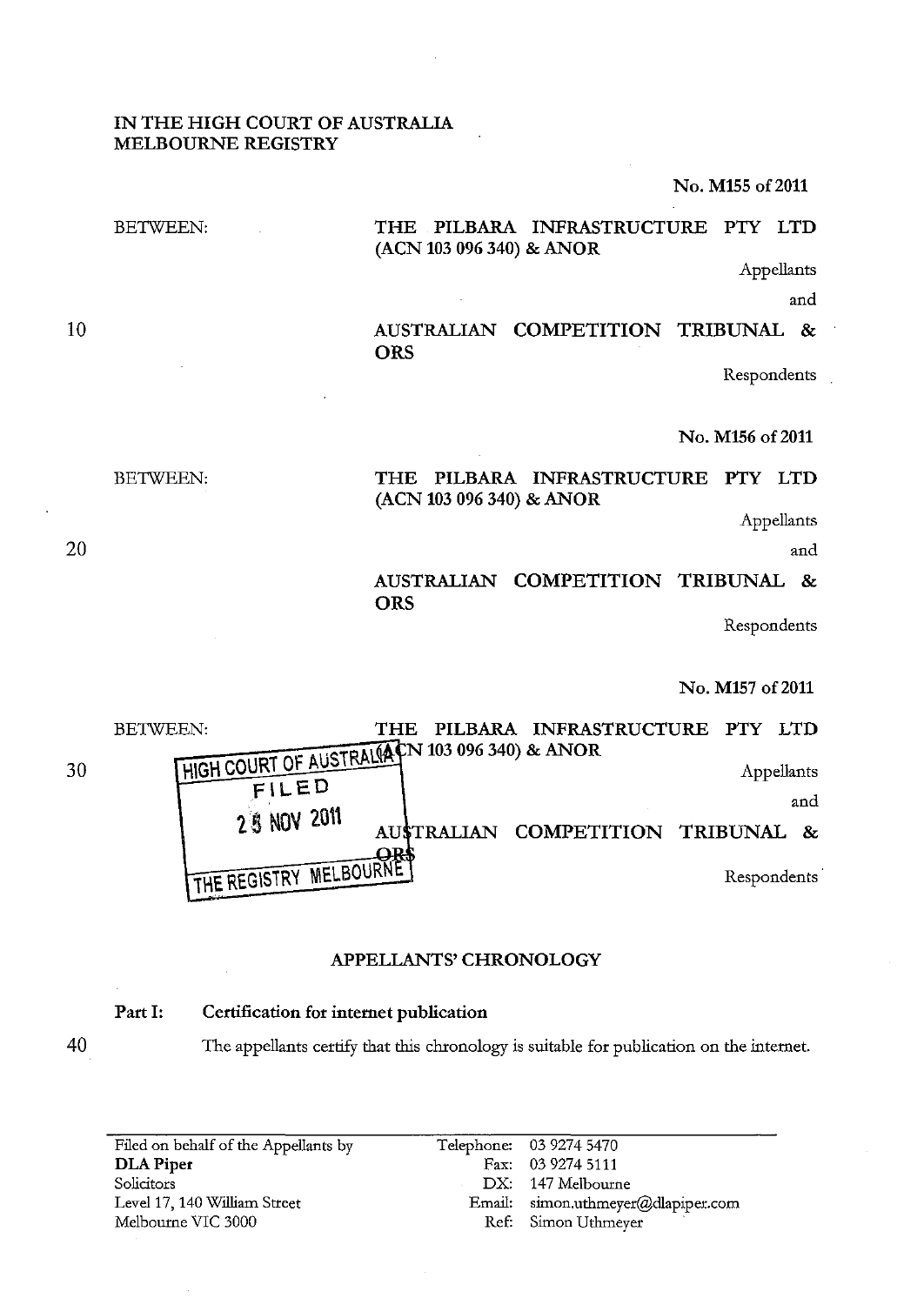# **Part II: Chronology**

 $\langle \rangle$ 

 $\sim 10^7$ 

 $\sim$ 

 $\sim$ 

| Date              | Event                                                        | <b>References</b> |
|-------------------|--------------------------------------------------------------|-------------------|
| 13 July 1963      | State agreement pursuant to which the Hamersley railway      | T[123], [126]     |
|                   | was to be constructed (ratified by the Iron Ore (Hamersley   | (and Sch 1        |
|                   | Range) Agreement Act 1963 (WA))                              | of that Act)      |
| 18 November 1964  | State agreement pursuant to which Robe railway was to be     | T[123], [130]     |
|                   | constructed (ratified by the Iron Ore (Robe River) Agreement | (and Sch 1        |
|                   | Act 1964 (WA))                                               | of that Act)      |
| 16 November 2007  | First appellant (TPI) made application to the National       | T[15]             |
|                   | Competition Council (NCC) under s 44F of the Trade           |                   |
|                   | Practices Act 1974 (Cth) (now the Competition and Consumer   |                   |
|                   | Act 2010 (Cth)) (Act) for a recommendation that the service  |                   |
|                   | provided by the use of the Hamersley railway and associated  |                   |
|                   | infrastructure (Hamersley service) be declared               |                   |
| 18 January 2008   | TPI made application to the NCC under s 44F of the Act       | T[18]             |
|                   | for a recommendation that the service provided by the use    |                   |
|                   | of the Robe railway and associated infrastructure (Robe      |                   |
|                   | service) be declared                                         |                   |
| 29 August 2008    | NCC published its final recommendations that the             | T[20]             |
|                   | Hamersley service and the Robe service be declared           |                   |
| 27 October 2008   | Treasurer of the Commonwealth of Australia, the Hon          | T[22]             |
|                   | Wayne Swan MP, pursuant to s 44H of the Act, declared        |                   |
|                   | the Hamersley service (Hamersley declaration) and the        |                   |
|                   | Robe service (Robe declaration), each for a period of        |                   |
|                   | 20 years commencing on 19 November 2008 and expiring         |                   |
|                   | on 19 November 2028                                          |                   |
| 13 November 2008  | Rio Tinto respondent entities (Rio Tinto) applied to the     | FCAB A3           |
|                   | first respondent (Tribunal) pursuant to s 44K of the Act     |                   |
|                   | for review of the Hamersley declaration and of the Robe      |                   |
|                   | declaration                                                  |                   |
| 28 September 2009 | Tribunal review hearing commenced, with TPI and the          | FCAB B308         |
|                   | second appellant (together, Fortescue), Rio Tinto, the BHP   |                   |
|                   | Billiton respondent entities (BHPB) and the NCC as           |                   |
|                   | parties                                                      |                   |
| 5 October 2009    | Tribunal began to receive evidence                           | FCAB B275         |
| 19 November 2009  | Conclusion of main body of evidence received by the          | FCAB B309         |
|                   | Tribunal. Assurance given by the President of the Tribunal,  |                   |
|                   | during exchange with Senior Counsel for Fortescue, that      |                   |
|                   | additional evidence proposed to be received by the Tribunal  |                   |
|                   | early in 2010 would be only from expert modellers and that   |                   |
|                   | the Tribunal would not receive further evidence generally    |                   |
|                   | updating the factual matrix for its decision                 |                   |

 $\sim 10^7$ 

 $\hat{\mathcal{L}}$ 

 $\ddot{\phantom{0}}$ 

 $\sim$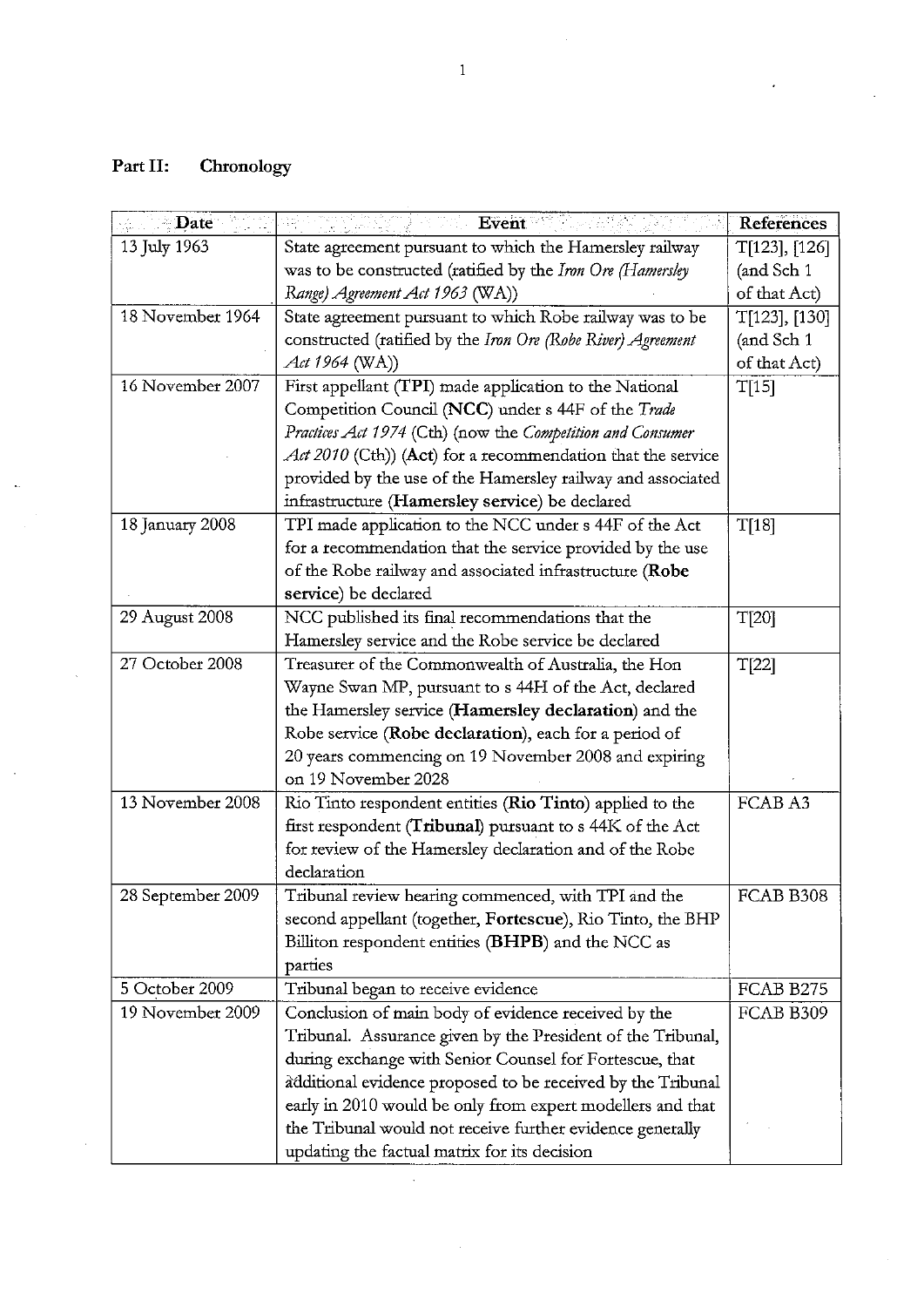| Date is                                                                      | Event                                                             | <b>References</b> |
|------------------------------------------------------------------------------|-------------------------------------------------------------------|-------------------|
| Fortescue filed and served its closing submissions on the<br>1 December 2009 |                                                                   | FCAB B268,        |
|                                                                              | law and economics and its statement of facts                      | B <sub>269</sub>  |
| 3, 7, 18 December<br>2009                                                    | Fortescue delivered its closing address to the Tribunal           | FCAB B310         |
| 23, 24 February                                                              | Tribunal received additional evidence from expert                 | FCAB B58,         |
| 2010                                                                         | modellers                                                         | B59, B75,         |
|                                                                              |                                                                   | B76, B303,        |
|                                                                              |                                                                   | B304, B305        |
| 23 March 2010                                                                | Fortescue delivered a presentation to the 13 <sup>th</sup> Annual | FCAB B254         |
|                                                                              | Global Iron Ore and Steel Forecast Conference (March              |                   |
|                                                                              | presentation)                                                     |                   |
| 17 May 2010                                                                  | Tribunal by letter copied to the parties' solicitors requested    | FCAB B248         |
|                                                                              | assistance from the NCC, pursuant to s 44K(6) of the Act.         |                   |
|                                                                              | The Tribunal requested that the NCC prepare a report              |                   |
|                                                                              | which updated the information before the Tribunal                 |                   |
|                                                                              | regarding junior miners mentioned in specified affidavits         |                   |
| 17 May 2010                                                                  | Tribunal wrote to the parties' solicitors noting that the         | FCAB B249         |
|                                                                              | Tribunal had requested the NCC to provide the report              |                   |
|                                                                              | within 10 days and stating further that the Tribunal              |                   |
|                                                                              | assumed the report would be uncontroversial (but that the         |                   |
|                                                                              | parties would have 48 hours following receipt of the report       |                   |
|                                                                              | to advise the Tribunal of any errors or more complete up-         |                   |
|                                                                              | to-date information)                                              |                   |
| 3 June 2010                                                                  | NCC provided its report on the junior miners to the               | FCAB B251         |
|                                                                              | Tribunal                                                          |                   |
| 4 June 2010                                                                  | Tribunal wrote to the parties' solicitors inviting any            | FCAB B252         |
|                                                                              | comments from the parties by 8 June 2010 if a party               |                   |
|                                                                              | detected any errors in the NCC report or had available to it      |                   |
|                                                                              | more complete up-to-date information                              |                   |
| 8 June 2010                                                                  | Solicitors for BHPB provided the Tribunal with comments           | FCAB B255         |
|                                                                              | on the NCC report (which comments were confined only              |                   |
|                                                                              | to information about the junior miners)                           |                   |
| 8 June 2010                                                                  | Solicitors for Rio Tinto wrote to the Tribunal providing the      | FCAB B253         |
|                                                                              | Tribunal with comments on the NCC report. Unlike the              |                   |
|                                                                              | NCC and BHPB, Rio Tinto did not confine its comments              |                   |
|                                                                              | to junior miners. Rio Tinto provided the Tribunal with            |                   |
|                                                                              | information concerning Fortescue and its operations,              |                   |
|                                                                              | including proposed future operations referred to in the           |                   |
|                                                                              | March presentation                                                |                   |
| 30 June 2010                                                                 | Tribunal made its determination to set aside the Hamersley        | FCAB A5,          |
|                                                                              | declaration (Hamersley determination) and delivered its           | A6, FC[127]       |
|                                                                              | Reasons, reflecting information about Fortescue's proposed        |                   |
|                                                                              | future operations as referred to in the March presentation        |                   |
|                                                                              | provided to the Tribunal by solicitors for Rio Tinto              |                   |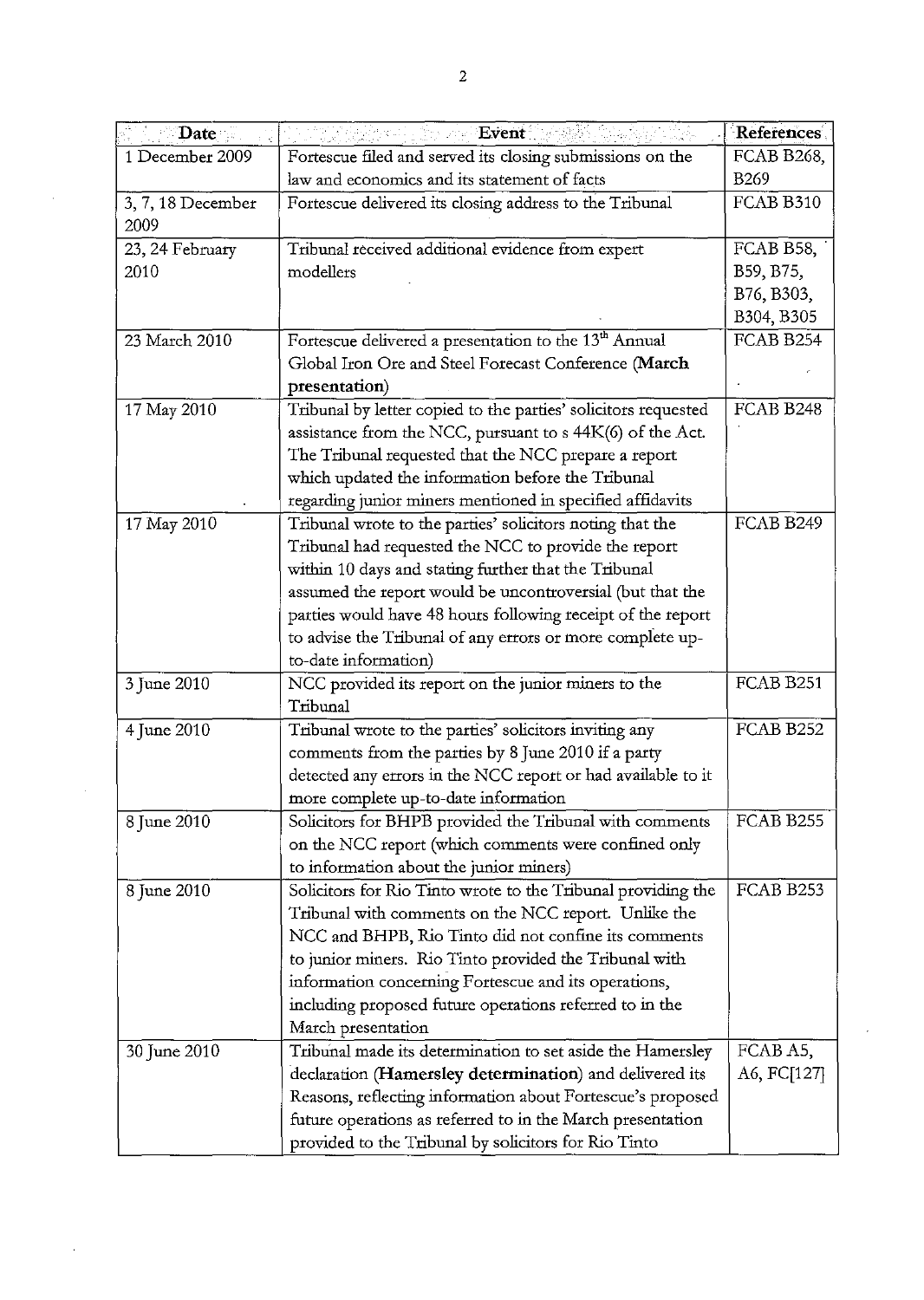| Date:            | Event                                                         | Referènces   |
|------------------|---------------------------------------------------------------|--------------|
| 30 June 2010     | Tribunal made its determination to vary the Robe              | FCAB A5,     |
|                  | declaration to limit it to the period until 19 November 2018  | A6           |
|                  | (Robe determination) and delivered its Reasons                |              |
| 28 July 2010     | Federal Court of Australia (Gordon J) made orders             | FCAB A12     |
|                  | extending the time within which applications for judicial     |              |
|                  | review of the Tribunal determinations were required to be     |              |
|                  | filed                                                         |              |
| 13 August 2010   | Fortescue made applications to the Full Court of the          | FCAB A7,     |
|                  | Federal Court of Australia (Full Court) for judicial review   | A8           |
|                  | of the Hamersley determination (VID 616 of 2010) and of       |              |
|                  | the Robe determination (VID 687 of 2011)                      |              |
| 13 August 2010   | Rio Tinto made application to the Full Court for judicial     | FCAB A9      |
|                  | review of the Robe determination (VID 686 of 2010)            |              |
| 14 October 2010  | Federal Court of Australia (Kenny J) made orders joining      | FC[24], [25] |
|                  | BHPB as a party in VID 616, 686 and 687 of 2010 (subject      | FCAB A13,    |
|                  | to the power of the Court to direct the nature and extent of  | A14          |
|                  | BHPB's participation in the proceedings) and granting the     |              |
|                  | NCC leave to intervene in VID 616 and 686 of 2010 (on         |              |
|                  | the condition that the NCC would bear its own costs and       |              |
|                  | no party would seek an order for costs against it)            |              |
| 29 October 2010  | Fortescue filed a notice of contention in VID 616, 686 and    | FCAB A10     |
|                  | 687 of 2010                                                   |              |
| 29 October 2010  | Rio Tinto filed a notice of contention in VID 686 of 2010     | FCAB A11     |
| 21 February 2011 | Full Court review hearing                                     | FC (p3)      |
| 4 May 2011       | Full Court (Keane CJ, Mansfield and Middleton JJ)             |              |
|                  | delivered Reasons for dismissing applications by Fortescue    |              |
|                  | in VID 616 and 687 of 2010 and granting the relief sought     |              |
|                  | by Rio Tinto in VID 686 of 2010, ordering the parties to      |              |
|                  | confer and file minutes of orders in light of the Reasons     |              |
| 16 May 2011      | Full Court (Keane CJ, Mansfield and Middleton JJ) made        |              |
|                  | orders dismissing Fortescue's applications in VID 616 and     |              |
|                  | 687 of 2010 and allowing Rio Tinto's application in 686 of    |              |
|                  | 2010 (setting aside the Robe determination and the Robe       |              |
|                  | declaration) and ordering Fortescue to pay seventy-five       |              |
|                  | per cent of Rio Tinto's party/party costs in each of the Full |              |
|                  | Court proceedings                                             |              |
| 31 May 2011      | Fortescue filed applications for special leave to appeal from |              |
|                  | the judgments and orders of the Full Court in VID 616, 686    |              |
|                  | and 687 of 2010 (M42, M43 and M44 of 2011)                    |              |
| 1 June 2011      | NCC filed application for special leave to appeal from the    |              |
|                  | judgments and orders of the Full Court in VID 616 and 686     |              |
|                  | of 2010 (M45 and M46 of 2011)                                 |              |
| 10 June 2011     | NCC filed applications for leave to intervene in special      |              |
|                  | leave applications by Fortescue (M42, M43 and M44 of          |              |
|                  | 2011)                                                         |              |

 $\hat{\boldsymbol{\beta}}$